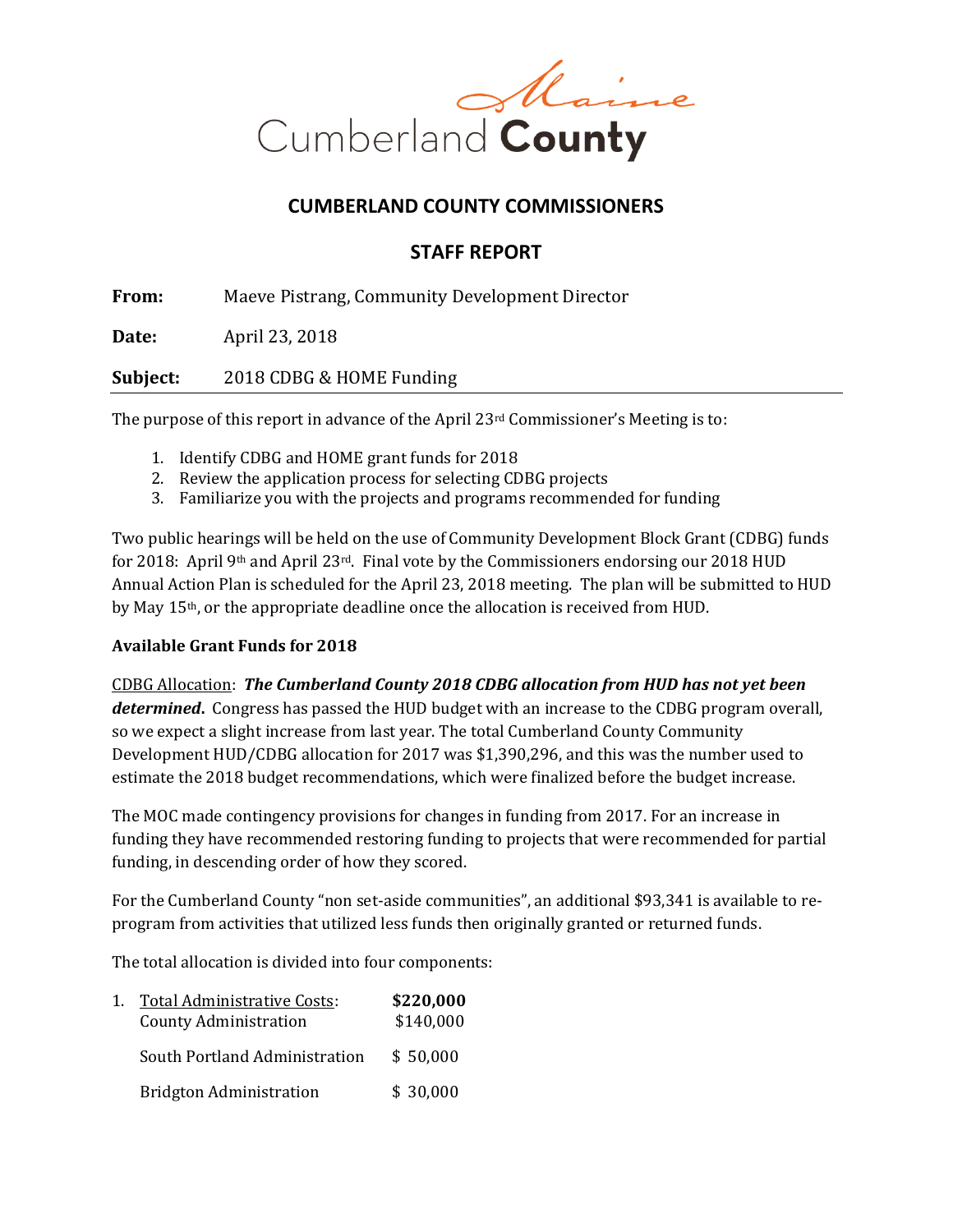

- 2. County Community & Regional Grants: \$668,183 (2018 allocation); \$93,341 (re-programmed prior year funds): **\$761,524**
- 3. Town of Bridgton Activities: **\$150,656**
- 4. City of South Portland Activities: **\$351,457**

#### **I. Accepting and Selecting Applications**

The process for selecting "county" (not South Portland or Bridgton) applications for 2018:

- Applications distributed October 30, 2017
- Application workshop November 14, 2017
- Pre-applications submitted by December 13, 2017
- Final applications submitted February 1, 2018

Following submission, applications were distributed to the Application Review Team. Team members were: Dick Brobst, Chair (North Yarmouth); Travis Kennedy, (Cumberland County); Tom Gruber (Cumberland); Scott LaFlamme (Yarmouth); Sandy Warren (South Portland & Cumberland County); Donna Larson (Freeport)

Team members reviewed the applications and assigned scores based upon established criteria. Applicants met with the review team on February 22<sup>nd</sup> to briefly present their projects and answer questions.

General Program Applications Planning Program Applications Project description – 10 points Description of problem – 35 points Implementation schedule – 5 points Readiness to proceed – 30 points Need for the project – 20 points Need for CDBG funds – 15 points Budget – 5 points Distress score – 0-10 points Multi-jurisdictional bonus – 5 points

Project management – 10 points Strategy to complete planning project – 30 points Readiness to proceed  $-20$  points Multi-jurisdictional bonus  $-5$  points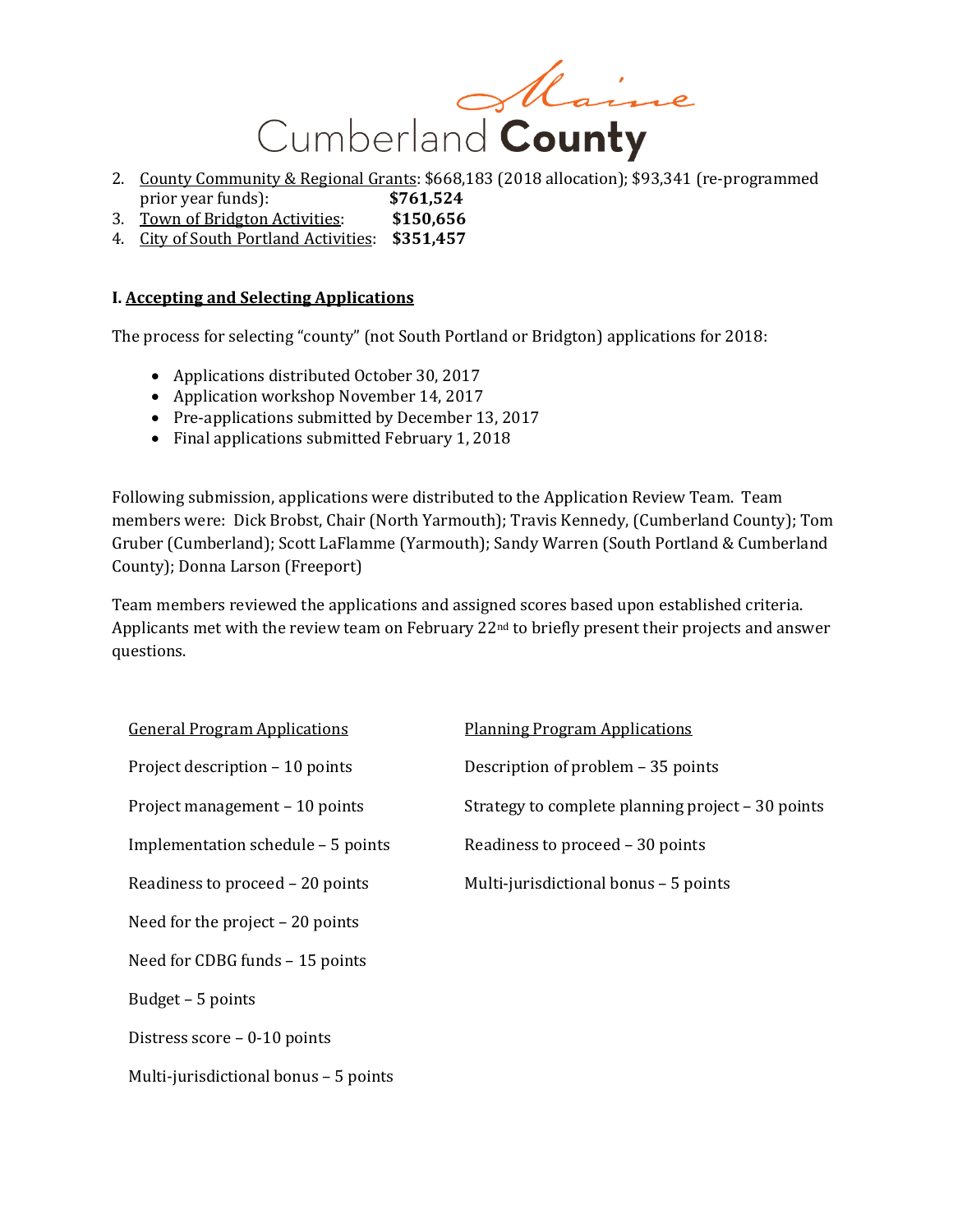

Raw scores were totaled and converted to ordinal rankings for each reviewer. The ordinal rankings were averaged across all scorers to form a total group ranking. This rank order of projects, 1 to 15 (and 3 planning grants), became the working list. The result of the collective rank order of applications became the basis for the allocation of funds.

#### **II. Projects, Programs & Activities Recommended for Funding**

The Municipal Oversight Committee (MOC) recommends 15 grants for funding to the County Commissioners. Of these, five are region-wide activities and ten are community-based projects. One of the community-based projects serves multiple communities.

| <b>CDBG</b> funds awarded:              |           | \$761,524 |
|-----------------------------------------|-----------|-----------|
| 2018 Program Funds                      |           | \$668,183 |
| <b>Re-allocated Funds</b>               |           | \$93,341  |
| <b>Regional vs. community projects:</b> |           |           |
| Regional projects:                      | \$317,944 |           |
| Community projects:                     | \$443,580 |           |
| <b>Funding by project type:</b>         |           |           |
| <b>Public Services</b>                  | \$95,000  |           |
| Public Facilities & Infrastructure      | \$475,408 |           |
| Housing                                 | \$169,480 |           |
| Planning                                | \$21,636  |           |
| County Administration                   | \$140,000 |           |

#### **Project & Funding Recommendations**

#### **Public Services**

Harpswell – Smoke/Co Detectors  $$2,000$ 

Installation of smoke and carbon monoxide detectors at income-eligible homes in the Town of Harpswell.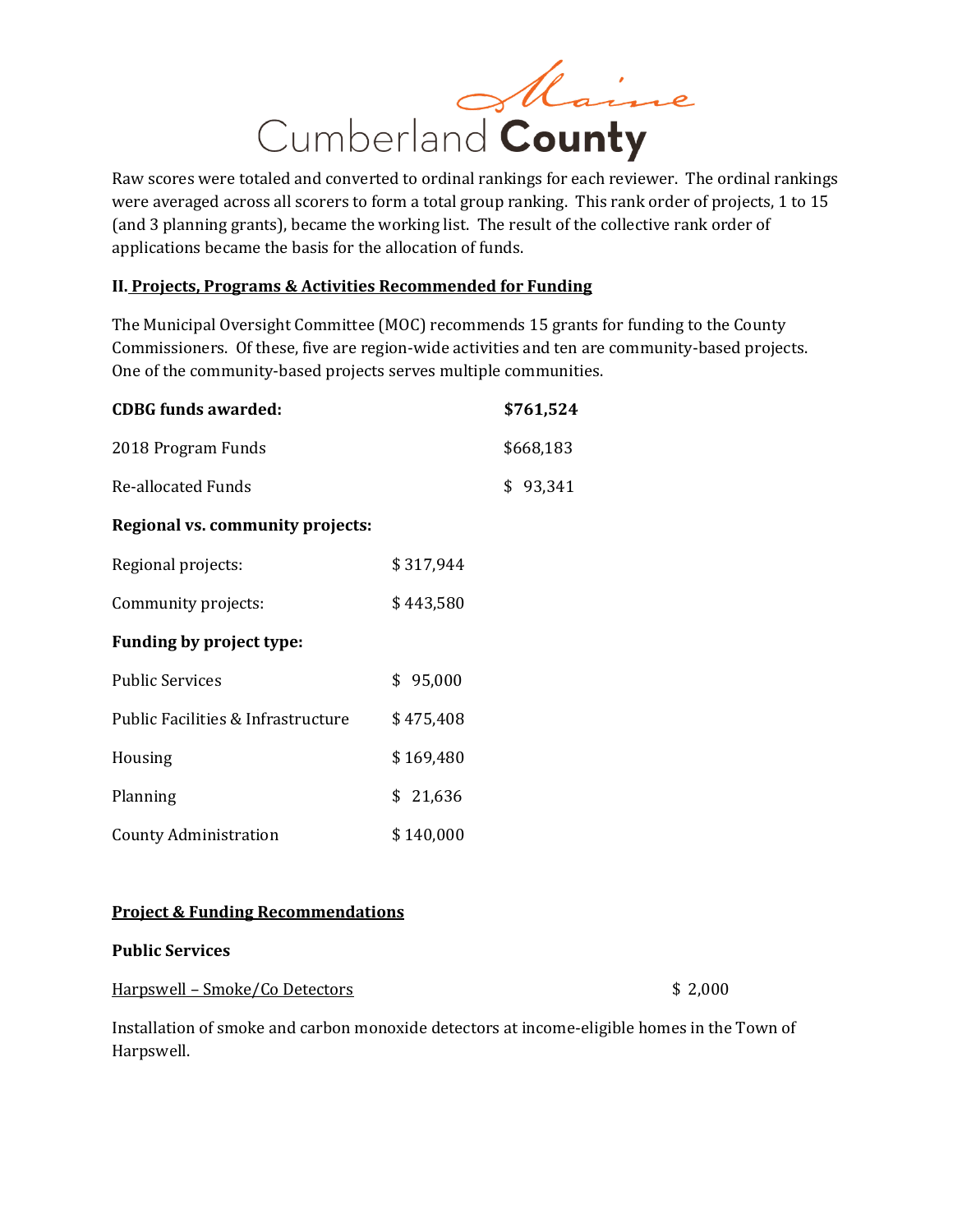# Maine Cumberland County

#### Standish – Parks & Recreation Van **\$18,000**

Purchase of a van for transportation for youth and elder programs, including after school programs, community events, and recreation.

The Opportunity Alliance (TOA) – Homelessness Prevention  $$75,000$ 

Case management and one-time financial assistance supporting clients at-risk of homelessness or experiencing homelessness.

#### **Housing**

Alpha One – Critical Access Ramps **\$ 80,000** \$ 80,000

AlphaOne installs ramps at the homes of handicapped or elderly Cumberland County residents who otherwise would be severely hindered from, or unable to, leave their homes.

Gorham – Port Resources Group Homes \$ 71,480

Port Resources, a non-profit that serves mentally and developmentally disabled adults, seeks to rehab their 5 group homes in the Town of Gorham, including roofing, carpeting, windows, and boiler replacements.

Scarborough – Carpenter Court Paving **Example 18** 18,000

Final paving for Carpenter Court, the roadway into the Habitat for Humanity affordable housing development off of Broadturn Road in Scarborough.

### **Public Facilities**

| Cumberland – Food Pantry Refrigerator & Walk-in Freezer | \$20,000 |
|---------------------------------------------------------|----------|
|                                                         |          |

The Cumberland Food Pantry, which serves Cumberland, North Yarmouth, Pownal, and New Gloucester, is relocating to a larger pace and is seeking to purchase a walk in refrigerator and freezer with CDBG funds.

Long Island – Recreation Courts \$ 5,000

Repair and resurfacing of tennis and basketball courts on Long Island, as well as installation of a new pickle ball court.

Standish – Playground Construction **\$53,600** 

Installation of new playground equipment at Memorial Park.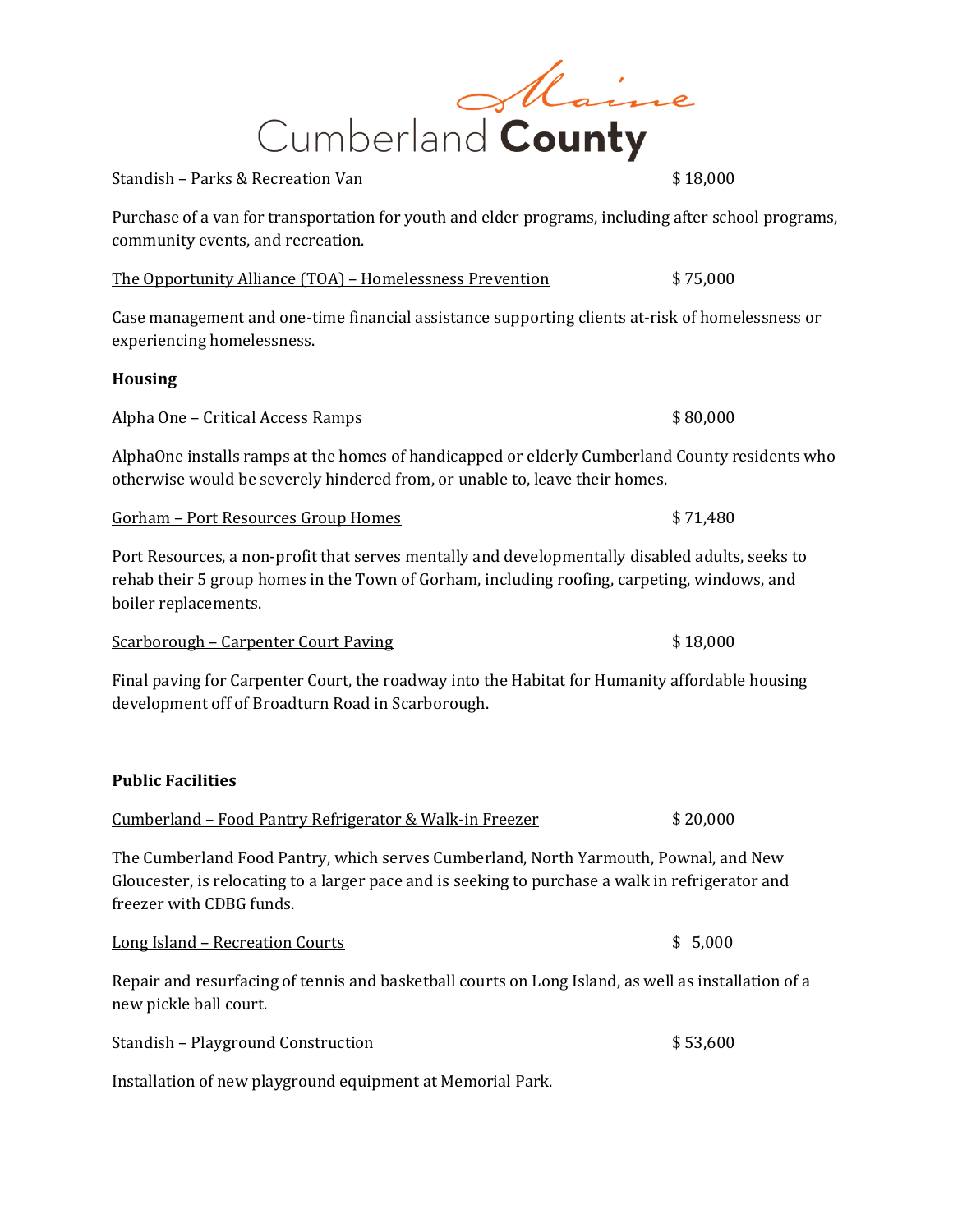

Trail, signage, landscaping, and parking improvements at the Cornelia Warren Park in downtown Westbrook.

| Westbrook - Walker Memorial Library Windows | \$40,000 |
|---------------------------------------------|----------|
|                                             |          |

Installation of storm windows and replacement of stained glass windows at the historic Walker Memorial Library in downtown Westbrook.

#### **Public Infrastructure**

#### Cumberland County – Broadband Infrastructure \$141,308

Funding for broadband installation from Boody's Corner in Windham to downtown Gray, as part of larger county-wide broadband project "Project: Connect Cumberland."

| Windham – Depot Street Sewer & Sidewalk |  |
|-----------------------------------------|--|
|-----------------------------------------|--|

Sewer and street improvements on Depot Street in South Windham Village.

#### **Planning**

Cumberland County – Broadband Planning \$ 12,636

Planning for Cumberland County's *Project: Connect Cumberland,* which seeks to install broadband throughout the county. Activities would include mapping existing fiber, identifying priority locations, and recommending an operating entity configuration for the utility.

|  | The Opportunity Alliance (TOA) – Cultural Broker Assessment | \$9,000 |  |
|--|-------------------------------------------------------------|---------|--|
|  |                                                             |         |  |

An evaluation and creation of a replicable model of TOA's "Cultural Broker" program, which assists new Mainers in accessing resources and integrating into the community.

#### **Bridgton & South Portland Programs**

The program and activities conducted in the two set-aside communities of Bridgton and South Portland are integral components of the Cumberland County Community Development program. While not participants in the County application competition, their projects, activities, funds, planning, administration and regulatory compliance are integrated with the County's program.

|  | \$ 50,000 |  |
|--|-----------|--|
|  |           |  |
|  |           |  |

 $$165,500$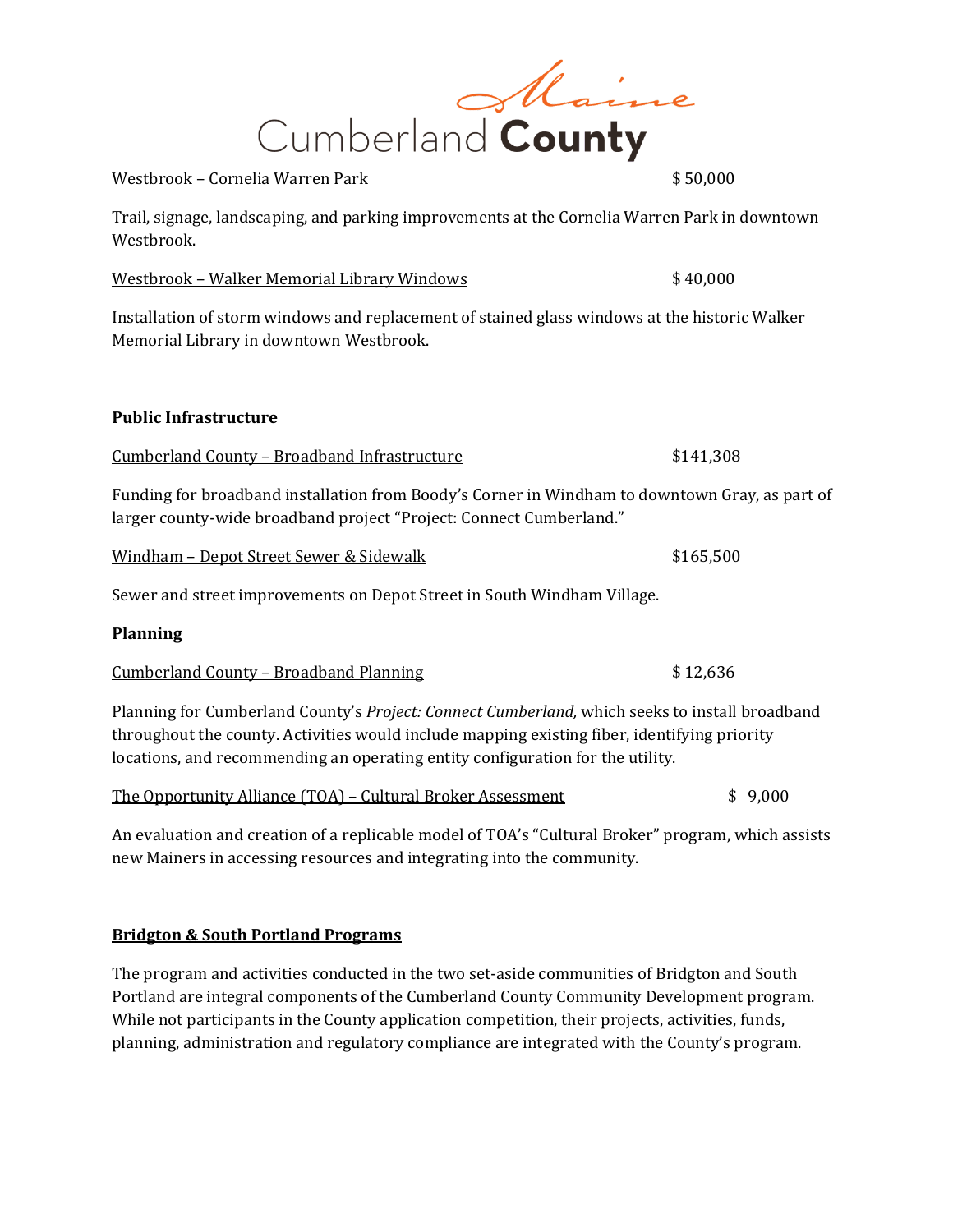

## **Estimated 2018 Set-Aside Allocation \$180,656** Program Administration **\$ 30,000** Public Facilities **\$133,316** Lower Main Street Re-construction  $$53,316$ Skating Rink \$ 35,000 Harmon Field Improvements  $$ 45,000$ Public Services **\$ 17,340** Family Crisis Service  $\qquad \qquad$  \$ 6,000 Community Center Navigator Program \$ 6,340 School Backpack Food Program  $$5,000$

#### **City of South Portland:**

#### **Estimated 2018 Set-Aside Allocation \$401,457**

The City of South Portland continues to operate their CDBG program much as they did prior to relinquishing HUD Entitlement status in 2007. Coordination between South Portland and the County, particularly on administrative matters occurs on a regular and on-going basis. Sandra Warren serves as the Community Development Coordinator in both Cumberland County and South Portland. South Portland finalized its selection of CDBG funded programs, projects and activities at their City Council meeting on April 3, 2018.

| Public Facilities/Infrastructure                | \$281,238 |
|-------------------------------------------------|-----------|
| American Legion Roof Repair                     | \$14,268  |
| Westbrook Street Improvements & Streetscapes    | \$225,000 |
| <b>Healthy Landscapes Demonstration Gardens</b> | \$15,000  |
| Port Resources Group Home Rehab                 | \$11,970  |
| Long Creek Trail Completion                     | 15,000    |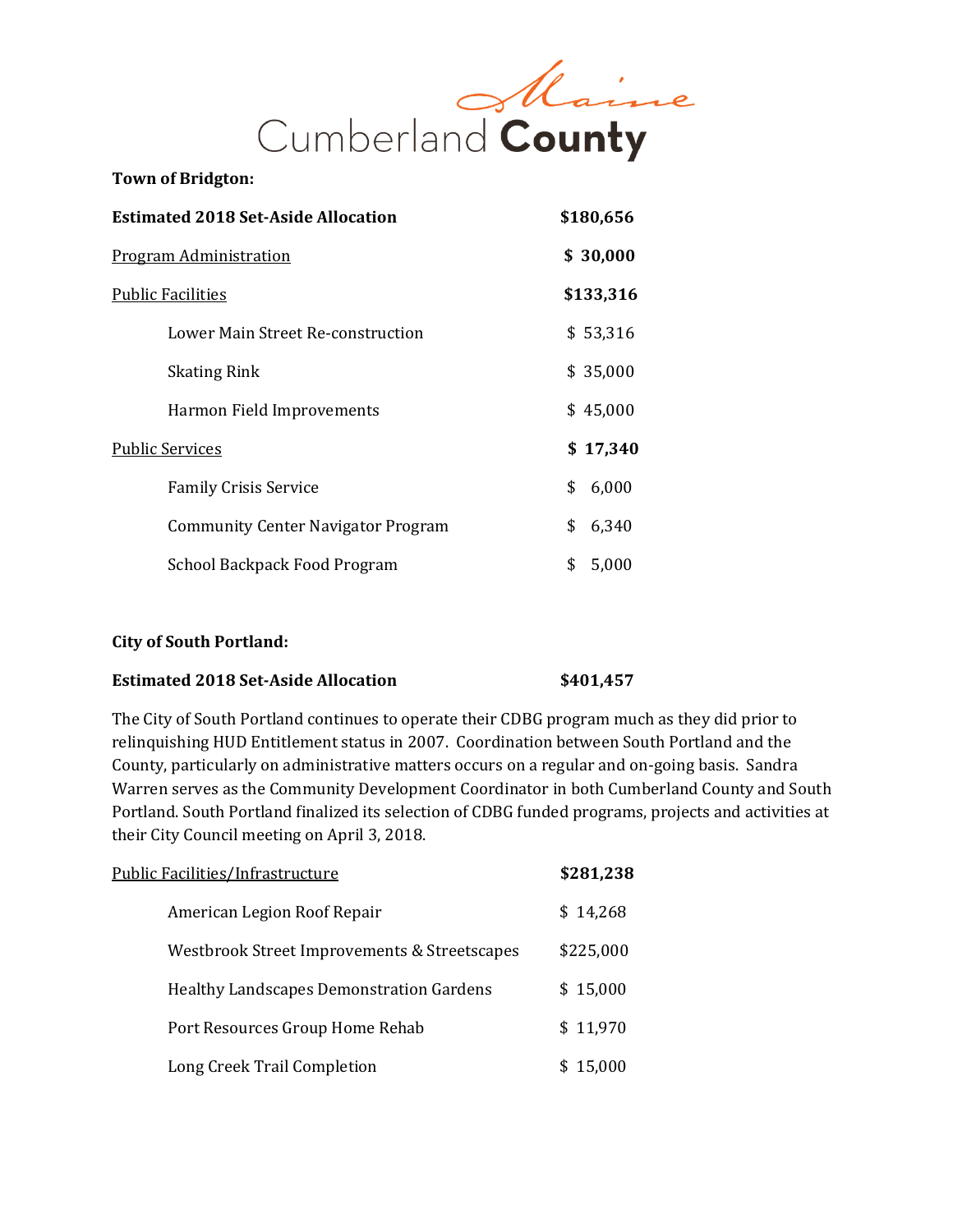

| <u> Public Services</u>                     | \$60,219    |
|---------------------------------------------|-------------|
| <b>Fuel Assistance</b>                      | \$<br>7,500 |
| <b>Community Paramedic Project</b>          | \$<br>7,719 |
| <b>Recreation Scholarships</b>              | \$<br>8,000 |
| Senior Bus Program                          | \$<br>2,500 |
| Domestic Violence Outreach Support Services | \$<br>6,500 |
| Memorial Middle School Outing Group         | \$<br>2,000 |
| <b>Redbank Hub</b>                          | \$17,000    |
| Meals on Wheels                             | \$<br>9,000 |
| <b>Housing Repair/Energy Efficiency</b>     | \$10,000    |
| <u>Program Administration</u>               | \$50,000    |

#### **HOME Program Consortium**

All the communities of Cumberland County including Portland, Brunswick and the 25 members of our Community Development program have formed the City of Portland/Cumberland County HOME Consortium. Portland serves as the lead entity for the Consortium. All administrative and program delivery services are conducted by the City

Unlike CDBG, HOME funds can only be used for four housing activities: housing rehabilitation, home ownership assistance, tenant based rental assistance and new construction of rental or ownership housing.

#### **Estimated 2018 funds = \$319,553**

| <b>Housing Rehabilitation</b>  | \$100,000 |
|--------------------------------|-----------|
| Affordable Housing Development | \$166,350 |
| <b>CHDO</b>                    | \$53,203  |

Like CDBG, the HOME budget has been increased this year, though we have yet to receive our final allocation. Upon receiving our final allocation number, the proposed HOME budget will be adjusted proportionally.